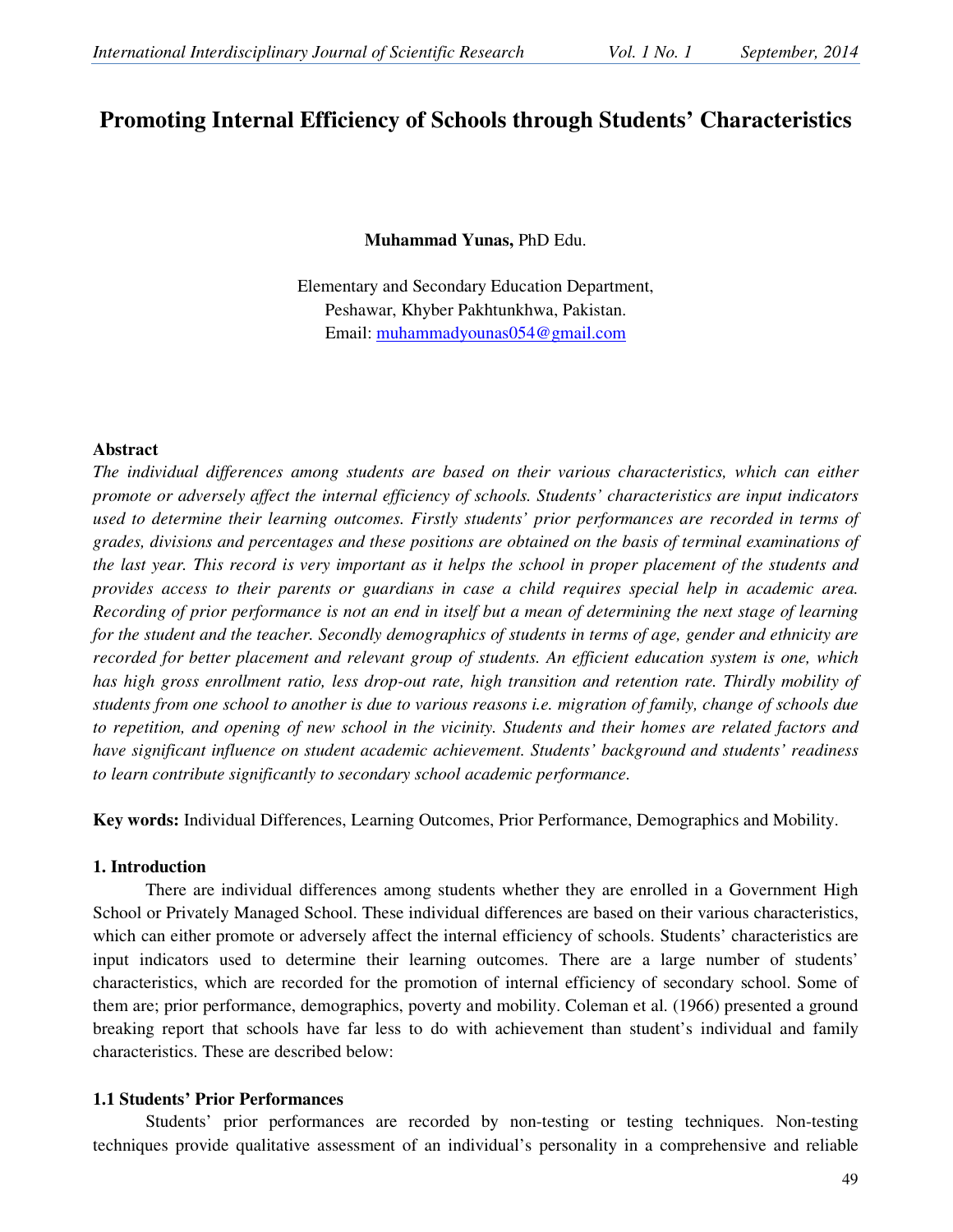way. Some of the Non-testing techniques are observation, cumulative record and interview. There are many types of testing techniques but for the purpose of current study, formal testing and evaluation were considered. Students' prior performances are recorded in terms of grades, divisions and percentages and these positions are obtained on the basis of terminal examinations of the last year. This record is very important as it helps the school in proper placement of the students and provides access to their parents or guardians in case a child requires special help in academic area. Recording of achievement should provide clear information about students' progress and performance in every field. In a language all the four proficiencies: speaking, listening, reading and writing could be recorded. Recording of prior performance is not an end in itself but a mean of determining the next stage of learning for the student and the teacher.

According to Marzano (2000) student's past performance is a strong predictor of future performance. This highlights the cumulative nature of achievement, which is impacted by many factors. Schools are an obvious and important contributor to student performance, but other relevant influences include inherent and acquired abilities, personality, learning styles, and family and community influences.

# **1.2 Demographics of Students**

Demographics of students in terms of age, gender and ethnicity are recorded for better placement and relevant group of students. The name, father name, age, gender, caste/tribe, language, ethnicity and financial position of the students are noted in the admission forms of the school as well as school leaving certificates. A report of the World Bank (2010:69) revealed that student characteristics (for example gender, age and socioeconomic background) affect learning achievement. Their age is recorded as date of birth, which is usually 9-11 years at the time of admission to  $6<sup>th</sup>$  class and date of admission/withdrawal is also mentioned in the school leaving certificate. A report of the World Bank (2005b) indicated that In El Salvador more than 26 percent of secondary students is two or more years overage.

An efficient education system is one, which has high Gross enrolment ratio, less Drop-out rate, high transition and retention rate. Gross Enrolment Ratio (GER), Transition Rate, Drop-out Rate and Retention Rate (based on population of 10-14 years) in Government Secondary Schools in KP is represented in the following table.

|        | Gender   Gross Enrolment   Transition Rate   Dropout Rate   Retention Rate                                |     |     |     |  |  |  |  |  |  |
|--------|-----------------------------------------------------------------------------------------------------------|-----|-----|-----|--|--|--|--|--|--|
|        | Ratio (GER $6^{th}$ to $5^{th}$ to $6^{th}$ class $6^{th}$ to $10^{th}$ class $6^{th}$ to $10^{th}$ class |     |     |     |  |  |  |  |  |  |
|        | $10^{th}$ class)                                                                                          |     |     |     |  |  |  |  |  |  |
| Male   | $32\%$                                                                                                    | 79% | 46% | 53% |  |  |  |  |  |  |
| Female | 19%                                                                                                       | 74% | 43% | 57% |  |  |  |  |  |  |
| Total  | 26%                                                                                                       | 77% | 45% | 54% |  |  |  |  |  |  |

**Table-1 GER, Transition, Dropout and Retention Rates in Secondary Schools**

# **Source: KP EMIS Elementary and Secondary Education Department (2010-11:16)**

Sayed and Soudien (2005) described South African schools' policy by stating that all children have a right to be admitted in school, in reality schools had interpreted the policy to suit their interest and ended up excluding certain children from particular ethnic backgrounds.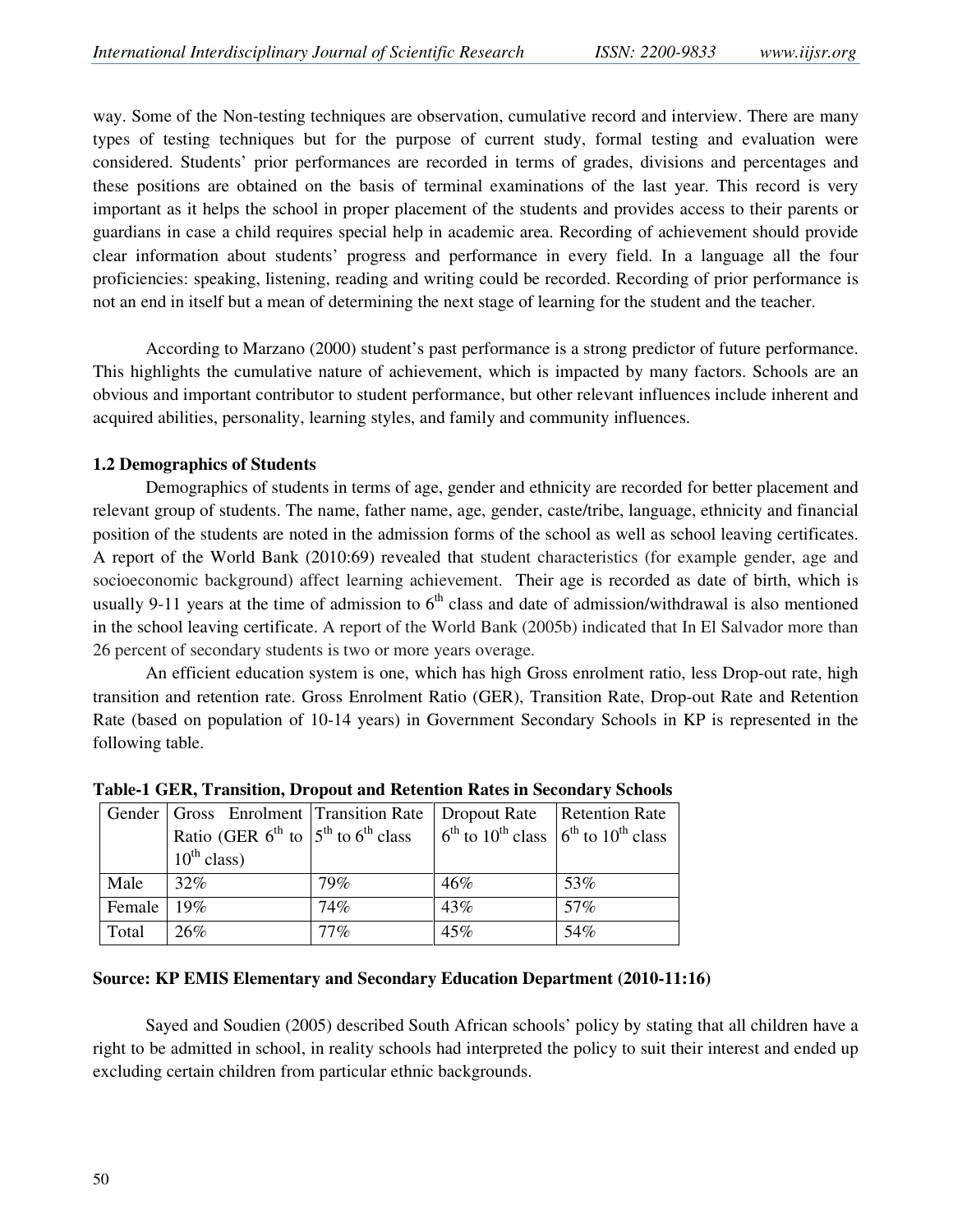### **1.3 Mobility (Rate of Transferring)**

Schools are social organizations where miniature societies exist comprising the students and teachers. National scene indicated that the demographics of communities in rural areas of Pakistan are changing due to rapidly increasing migration of rich and middle class families to cities and urban areas. These changes do produce problems for school principals in the form of migration of students and smooth flow of enrolment. Mobility of students from one school to another is due to various reasons i.e. migration of family, change of schools due to repetition, and opening of new school in the vicinity. Most of repeaters often change school and their mobility (rate of transferring) is recorded in admission and withdrawal register, along with father name, date of birth, caste, religion, serial number, class in which studying, and date of admission and withdrawal.

Students and their homes are related factors and have significant influence on student academic achievement. Students' background and students' readiness to learn contribute significantly to secondary school academic performance. Borge and Naper(2006:240) stated that student characteristics have an impact on the school efficiency. Reason being that the number of students with special needs comes out as significant, and a large number of students with special needs are associated with low efficiency.

 Nyagura and Riddell (1993:25) documented students' characteristics are gender, age, duration of preschool and primary school, absenteeism, home assignment in the subject of Mathematics and English, number of off-spring in the family and education of parents.

According to Legotlo et al (2002:116) the dedication to work is affected by level of troublesome behaviour of the students. They sometimes overlooked the directions of teachers and supported a tradition of escapism from work. A few students are involved in political activities and are leaders of disrupting Associations. Students are discouraged due to non-availability of teachers and books, even if they love education.

The analysis of literature reviewed indicated that students' characteristics are classified on the basis of their physical features, gender, age, health, absenteeism duration of schooling, number of children in family and their behaviour. All these characteristics are important inputs of education, which affect internal efficiency of schools. [Nyagura and Riddell (1993:25) and Legotlo et al (2002:116)].

#### **2. Methodology of the Study**

The study attempted to promote internal efficiency of secondary schools through students' characteristics in the context of Khyber Pakhtunkhwa province of Pakistan. It chose a descriptive methodology based on scientific method of research. Both qualitative and quantitative approaches were applied for analysis of data. The study was delimited to Boys' High Schools in public sector both in urban and rural areas of five districts of Khyber Pakhtunkhwa province of Pakistan. Girls' schools as well as private schools were not included in the scope of the study.

 Population may be target or sampled depending on the situation. The target population of the study was 1229 principals/heads of secondary schools and 4201 senior school teachers in Khyber Pakhtunkhwa province of Pakistan. The sampled population of the current study was 297 principals/ heads of secondary schools and 1433 senior school teachers in five districts of five divisions of Khyber Pakhtunkhwa province of Pakistan.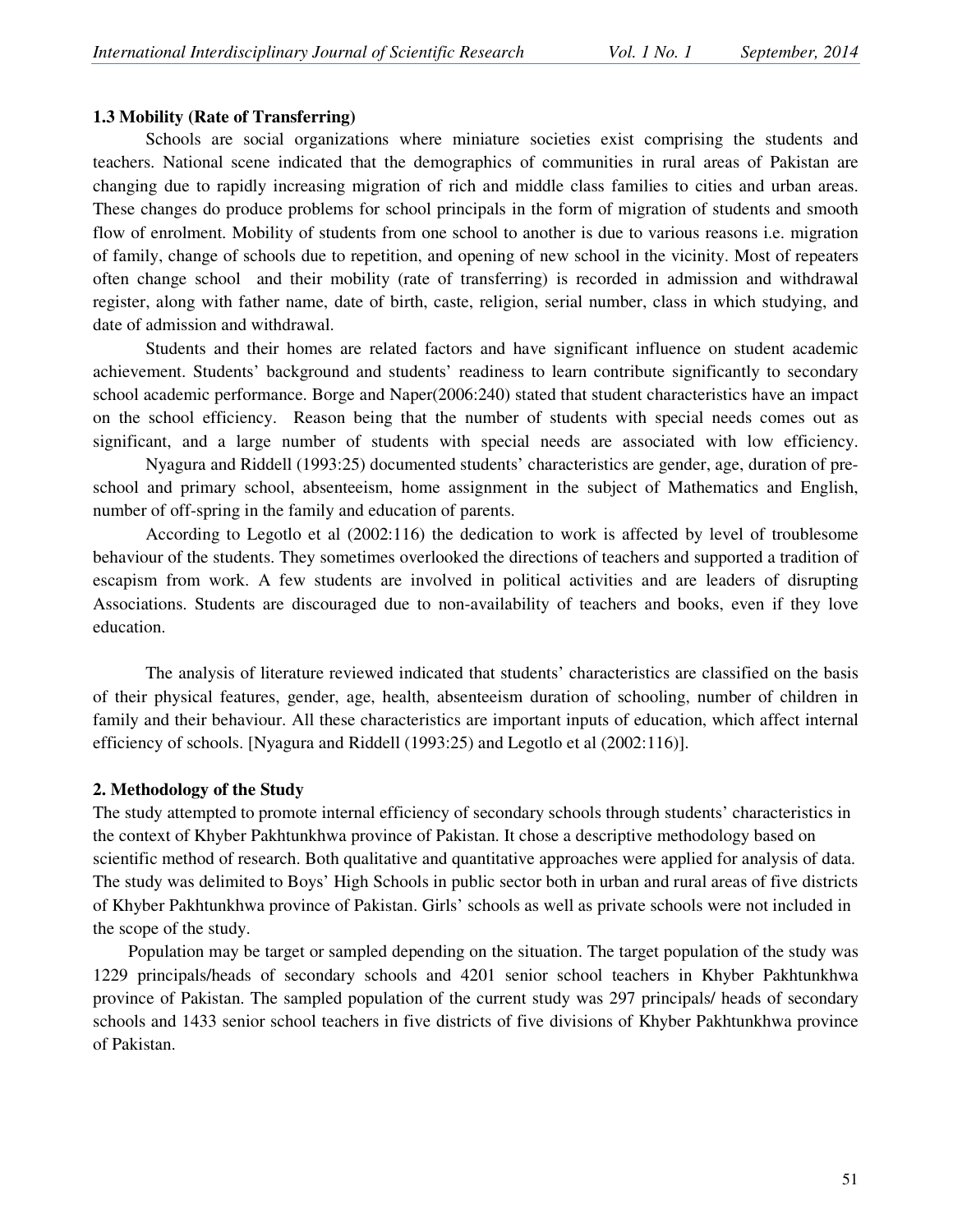| Population          | of District | District | District  | District | <b>District</b> | Grand |
|---------------------|-------------|----------|-----------|----------|-----------------|-------|
| Respondents,        | Bannu       | Kohat    | Lower Dir | Mardan   | Peshawar        | Total |
| District-wise       |             |          |           |          |                 |       |
| Population of High  | 48          | 44       | 62        | 69       | 74              | 297   |
| Schools' Principals |             |          |           |          |                 |       |
| Population of SSTs  | 248         | 145      | 275       | 410      | 355             | 1433  |
|                     |             |          |           |          |                 |       |

| Table-2 Population of High Schools' Principals and Senior School Teachers (SSTs) |  |  |
|----------------------------------------------------------------------------------|--|--|
|                                                                                  |  |  |

The study chose stratified random sampling technique as the population was spread over five districts. Therefore districts were purposively selected and sample from every district was randomly chosen in order to provide equal opportunity to subjects, for inclusion in every unit of the population. The sample of the study was adequate because 75 (25%) principals and 359 (25%) senior school teachers were included in the study from all five districts of five divisions of Khyber Pakhtunkhwa province of Pakistan. The following table gives a synoptic picture of the sample in five districts of Khyber Pakhtunkhwa province.

**Table-3 Sample of High Schools' Principals and Senior School Teachers (SSTs)**

| Sample of              | District | District | District  | District | District | Grand |
|------------------------|----------|----------|-----------|----------|----------|-------|
| Respondents,           | Bannu    | Kohat    | Lower Dir | Mardan   | Peshawar | Total |
| District-wise          |          |          |           |          |          |       |
| High<br>- of<br>Sample | 12       | 11       | 16        | 17       | 19       | 75    |
| Schools' Principals    | (25%)    | (25%)    | (25%)     | (25%)    | (25%)    | (25%) |
| $\%$ age               |          |          |           |          |          |       |
| Sample of SSTs         | 62       | 36       | 69        | 103      | 89       | 359   |
| $\%$ age               | (25%)    | (25%)    | (25%)     | (25%)    | (25%)    | (25%) |

The following statistical manipulations were used for determination of consistency in data of the respondents.

Standard Deviation of principals  $(S_p)$  =3.03, Standard Deviation of SST  $(S_t)$  =23.04 Principals' average per district  $(\overline{X})_p = 15.00$ , SSTs' average per district  $(\overline{X})_{SST} = 71.80$ Co-efficient of variation (C.V) for principals and SST are given as  $C.V_p = S_p / X_p X100$   $C.V_{sst} = S_t / X_{sst} X100$  $C.V<sub>p</sub>=20.20$   $C.V<sub>sst</sub>=32.09$ Co-efficient of variation of principals (20.20) is less than SST (32.09), which means that data of principals are more consistent (reliable).

# **3. Research Instruments**

The study used opinionnaire for collecting data from principals and senior school teachers regarding financial category for improving school efficiency in five districts of Khyber Pakhtunkhwa province of Pakistan. The opinionnaire was administered to the subjects using Likert Scale with five options for each statement. They were handed over to participants and collected in person.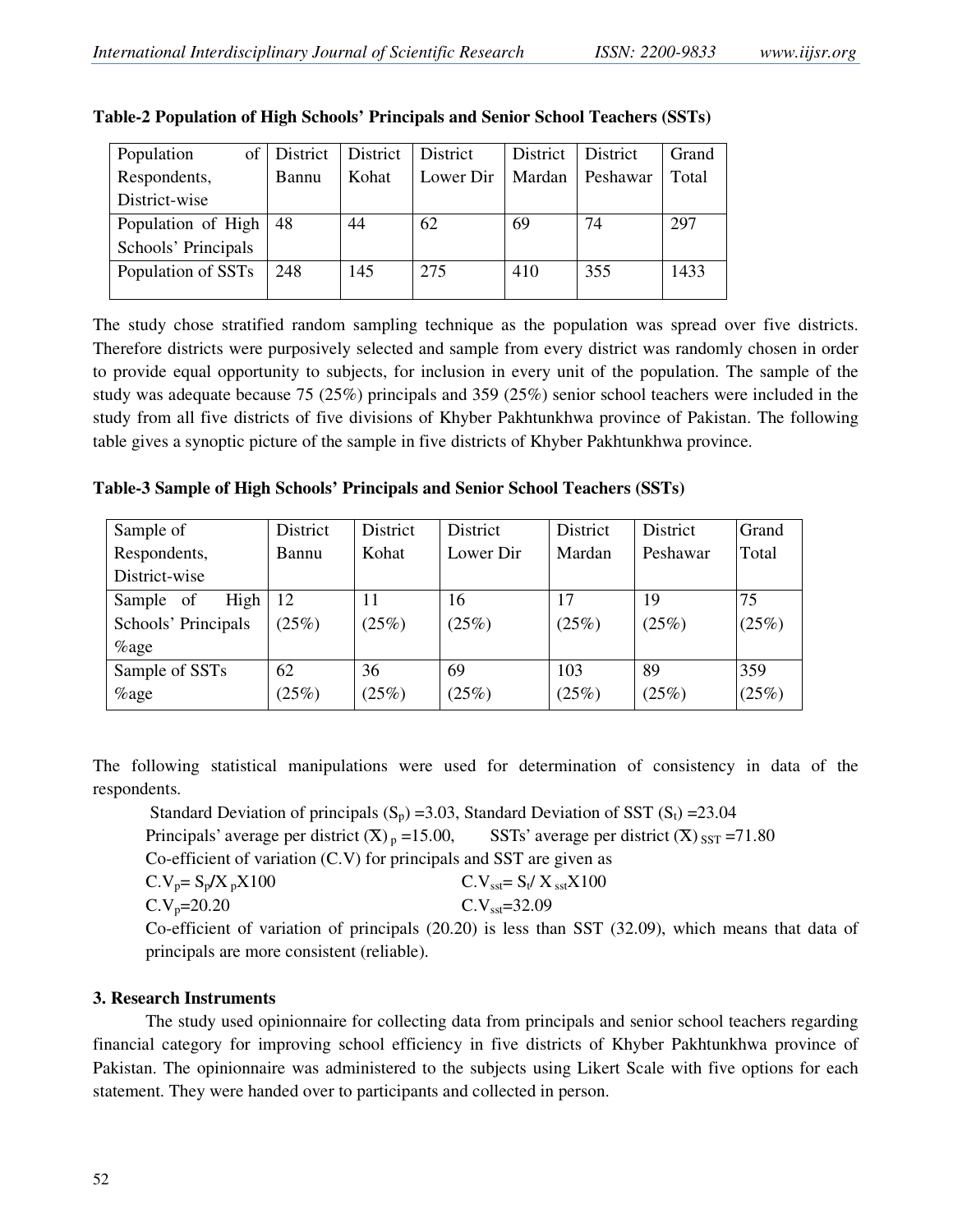# **4. Data Collection, Analysis and Discussion**

The primary data were obtained through closed-ended opinionnaire personally handed over to the principals and senior school teachers in urban and rural areas in five districts of Khyber Pakhtunkhwa province of Pakistan. The secondary data were obtained from office records, documents and review of relevant literature both in local and global perspectives.

The analysis of data was given both quantitative and qualitative treatment. The quantitative data were supported by statistical measures and converted into percentages in tabular form duly supported by graphic presentation. The qualitative data were placed under different patterns and categories, discussed and interpreted for drawing inferences. Chi-square test was also applied for validation of results.

 The following statements were framed under students' characteristics and the respondents (principals and senior school teachers) were asked to prioritize their choices out of the options: 'Most Essential', 'Quite Essential', 'Essential', 'Essential to Some Extent' and 'Not So Essential' in accordance to serial number of opinionnaire fielded to the subjects. School:

- 1. Records prior performance of students through test scores.
- 2. Holds profile of the demographics (age and ethnicity) of students.
- 3. Has record of economic status of students to afford expenses of co-curricular activities.
- 4. Checks the mobility (rate of transferring) of students from one school to another.

| Options                   | Statement      |                  |                | Districts      |                | Total          | Percent-       |         |
|---------------------------|----------------|------------------|----------------|----------------|----------------|----------------|----------------|---------|
| (Likert                   | number         | Bannu            | Kohat          |                | Lower Mardan   | Peshawar       | Responses      | ages    |
| Scale)                    |                | 12               | 11             | Dir 16         | 17             | 19             | (Row)          | (%ages) |
|                           | $\mathbf{1}$   | $\overline{7}$   | $\overline{2}$ | 12             | 10             | 11             | 42             | 14.00   |
| Most                      | $\overline{2}$ | 3                | $\mathbf{1}$   | 6              | 6              | 6              | 22             | 7.33    |
| Essential                 | 3              | 6                | $\overline{2}$ | $\overline{4}$ | $\overline{2}$ | $\overline{2}$ | 16             | 5.33    |
|                           | $\overline{4}$ | 5                | $\mathbf{1}$   | 10             | $\overline{2}$ | $\overline{2}$ | 20             | 6.67    |
| Resp<br>Total<br>(Column) |                | 21               | 6              | 32             | 20             | 21             | 100            | 33.33   |
|                           | $\mathbf{1}$   | $\overline{2}$   | 5              | 3              | $\overline{3}$ | $\overline{7}$ | 20             | 6.67    |
| Quite                     | $\overline{2}$ | 5                | 3              | 5              | 3              | $\overline{5}$ | 21             | 7.00    |
| Essential                 | 3              | 3                | $\mathbf{1}$   | 8              | $\overline{4}$ | $\overline{4}$ | 20             | 6.67    |
|                           | $\overline{4}$ | 6                | $\overline{0}$ | $\mathbf{1}$   | $\mathbf{1}$   | $\overline{5}$ | 13             | 4.33    |
| Total Resp.               |                | 16               | 9              | 17             | 11             | 21             | 74             | 24.67   |
| (Column)                  |                |                  |                |                |                |                |                |         |
|                           | $\mathbf{1}$   | $\overline{0}$   | $\overline{0}$ | $\mathbf{1}$   | 3              | $\mathbf{1}$   | 5              | 1.67    |
| Essential                 | $\overline{2}$ | $\mathbf{1}$     | $\overline{5}$ | $\overline{4}$ | 5              | $\overline{7}$ | 22             | 7.33    |
|                           | 3              | $\overline{2}$   | 6              | $\overline{0}$ | $\overline{2}$ | $\overline{4}$ | 14             | 4.67    |
|                           | $\overline{4}$ | $\overline{0}$   | $\overline{4}$ | $\overline{3}$ | 8              | $\overline{4}$ | 19             | 6.33    |
| Total Resp.               |                | $\overline{3}$   | 15             | 8              | 18             | 16             | 60             | 20.00   |
| (Column)                  |                |                  |                |                |                |                |                |         |
| Essential                 | $\mathbf{1}$   | $\overline{3}$   | 3              | $\overline{0}$ | $\mathbf{1}$   | $\overline{0}$ | $\overline{7}$ | 2.33    |
| To Some                   | $\overline{2}$ | 3                | $\mathbf{1}$   | $\mathbf{1}$   | 3              | $\mathbf{1}$   | 9              | 3.00    |
| Extent                    | 3              | $\mathbf{1}$     | $\overline{2}$ | $\overline{4}$ | 5              | $\overline{5}$ | 17             | 5.67    |
|                           | $\overline{4}$ | $\boldsymbol{0}$ | 6              | $\mathbf{1}$   | 3              | 5              | 15             | 5.00    |

**Table-4 Responses of 75 Principals Regarding Students' Characteristics in Five Districts of KP**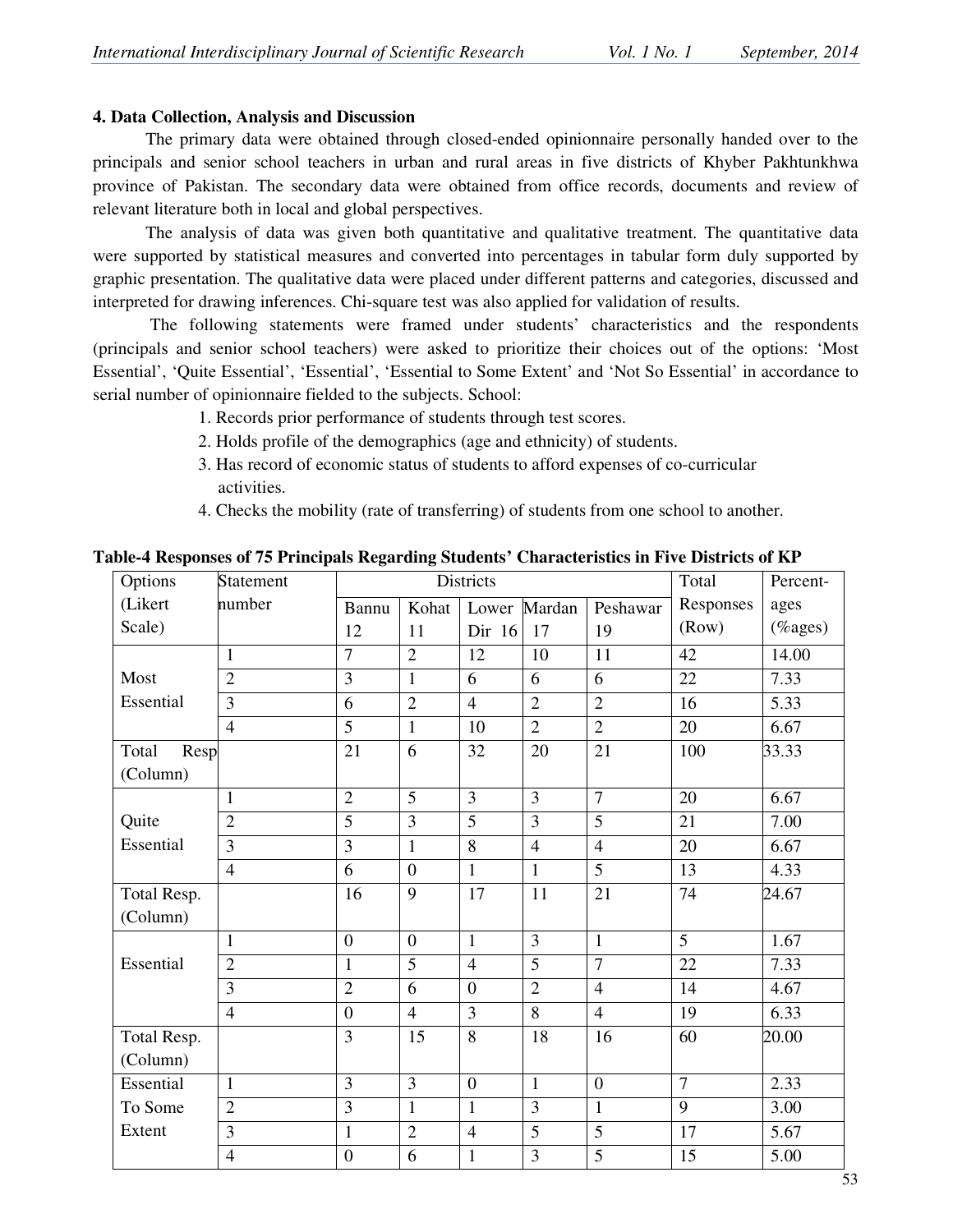| Total Resp. |               | ⇁              | 12             | 6        | 12                       | 11           | 48  | 16.00 |
|-------------|---------------|----------------|----------------|----------|--------------------------|--------------|-----|-------|
| (Column)    |               |                |                |          |                          |              |     |       |
|             |               | $\overline{0}$ |                | $\theta$ | $\theta$                 | $\theta$     |     | 0.33  |
| Not So      | $\mathcal{D}$ | $\theta$       |                | $\theta$ | $\theta$                 | 0            |     | 0.33  |
| Essential   | 3             | $\theta$       | $\theta$       | $\theta$ | 4                        | 4            | 8   | 2.67  |
|             | 4             |                | $\overline{0}$ |          | 3                        | 3            | 8   | 2.67  |
| Total Resp. |               |                | $\overline{2}$ |          | $\overline{\phantom{0}}$ | $\mathbf{r}$ | 18  | 6.00  |
| (Column)    |               |                |                |          |                          |              |     |       |
| G. Total    |               | 48             | 44             | 64       | 68                       | 76           | 300 | 100   |
| $N=75$      |               |                |                |          |                          |              |     |       |

Out of (75x4)300 responses of 75 principals in all the five districts 100 (33.33%) responses were opted for 'Most Essential', 74 (24.67%) for 'Quite Essential',60 (20.00%) for 'Essential', 48 (16.00%) for 'Essential to Some Extent' and 18 (6.00%) for 'Not So Essential'. The analysis indicated that out of 300 responses a majority of 100 responses were in favour of 'Most Essential'. It revealed that students' characteristics were necessary inputs for effective teaching learning process. The results of analysis indicated that students' characteristics was more useful for promoting internal efficiency because these characteristics are prerequisite for their placement and learning outcomes, which improve effectiveness of schools. These findings are supported by literature review, which indicated that students' characteristics are essential for enhancing their learning outcomes. [Legotlo et al (2002:116) and Nyagura and Riddell (1993:25)].

The data placed in Table-4 and the results of the analysis were further subjected to statistical measures for validity.

**Ho =** Students' Characteristics and Internal Efficiency of Schools are independent or they are not associated.

**H1 =** Students' Characteristics and Internal Efficiency of Schools are not independent or they are associated.

Level of significance  $\alpha$ =0.05 (for 95% confidence level) Critical Region Chi-Sq (cal)≥ Chi-Sq **<sup>α</sup>** (r-1) (c-1) d.f. Chi-Sq (cal) ≥Chi-Sq **0.05** (3) (4)  $Chi-Sq (cal) \geq Chi-Sq_{0.05}12$  =>  $Chi-Sq (tab) = 21.03$  $Chi-Sq$  (cal) = 45.998.

Since Chi-Sq (cal) (45.998) is greater than Chi-Sq (tab) (21.03), which falls in the critical region. So we reject Ho and conclude that 'Students' Characteristics' and 'Internal Efficiency of Schools' are not independent. The data were graphically represented in Figure-1.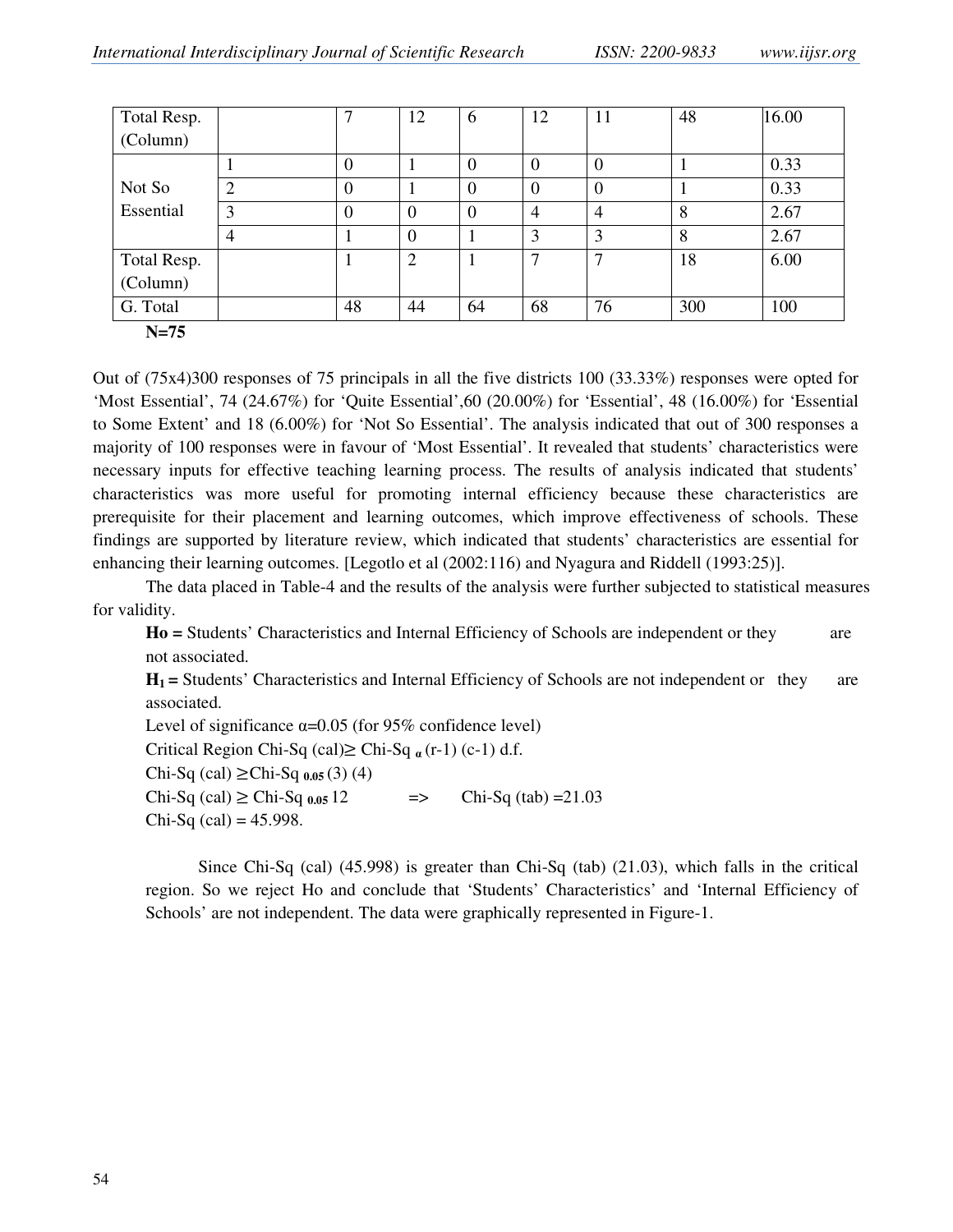

**Figure-1 Responses of 75 Principals Regarding Students' Characteristics** 

# **Table-5 Responses of 359 SSTs Regarding Students' Characteristics in Five Districts of KP**

| Options     | Statement      |    |                | <b>Districts</b> |     |                                   | Total     | Percent-    |
|-------------|----------------|----|----------------|------------------|-----|-----------------------------------|-----------|-------------|
| (Likert     | number         |    |                |                  |     | Bannu Kohat Lower Mardan Peshawar | Responses | ages        |
| Scale)      |                | 62 | 36             | Dir 69           | 103 | 89                                | (Row)     | $(\%$ ages) |
|             | 1              | 27 | 14             | 34               | 44  | 42                                | 161       | 11.21       |
| Most        | $\overline{2}$ | 23 | $\overline{4}$ | 25               | 16  | 19                                | 87        | 6.06        |
| Essential   | 3              | 19 | 10             | 19               | 16  | 15                                | 79        | 5.50        |
|             | $\overline{4}$ | 19 | $\overline{4}$ | 22               | 12  | 12                                | 69        | 4.81        |
| Total Resp. |                | 88 | 32             | 100              | 88  | 88                                | 396       | 27.58       |
| (Column)    |                |    |                |                  |     |                                   |           |             |
|             | $\mathbf{1}$   | 21 | 6              | 18               | 34  | 29                                | 108       | 7.52        |
| Quite       | $\overline{2}$ | 15 | 8              | 12               | 28  | 23                                | 86        | 5.99        |
| Essential   | 3              | 18 | $\overline{7}$ | 12               | 29  | 15                                | 81        | 5.64        |
|             | $\overline{4}$ | 18 | $\overline{7}$ | 13               | 16  | 14                                | 68        | 4.74        |
| Total Resp. |                | 72 | 28             | 55               | 107 | 81                                | 343       | 23.89       |
| (Column)    |                |    |                |                  |     |                                   |           |             |
|             | $\mathbf{1}$   | 9  | 10             | 9                | 17  | 14                                | 59        | 4.11        |
| Essential   | $\overline{2}$ | 12 | 17             | 19               | 36  | 29                                | 113       | 7.87        |
|             | 3              | 12 | 9              | 25               | 38  | 31                                | 115       | 8.01        |
|             | $\overline{4}$ | 11 | 11             | 17               | 35  | 31                                | 105       | 7.31        |
| Total Resp. |                | 44 | 47             | 70               | 126 | 105                               | 392       | 27.30       |
| (Column)    |                |    |                |                  |     |                                   |           |             |
| Essential   | $\mathbf{1}$   | 5  | 5              | $\overline{7}$   | 6   | $\overline{3}$                    | 26        | 1.81        |
| To Some     | $\overline{2}$ | 11 | 5              | $\overline{4}$   | 19  | 11                                | 50        | 3.48        |
| Extent      | 3              | 11 | 8              | $\overline{7}$   | 14  | 16                                | 56        | 3.90        |
|             | $\overline{4}$ | 12 | 11             | 10               | 19  | 20                                | 72        | 5.01        |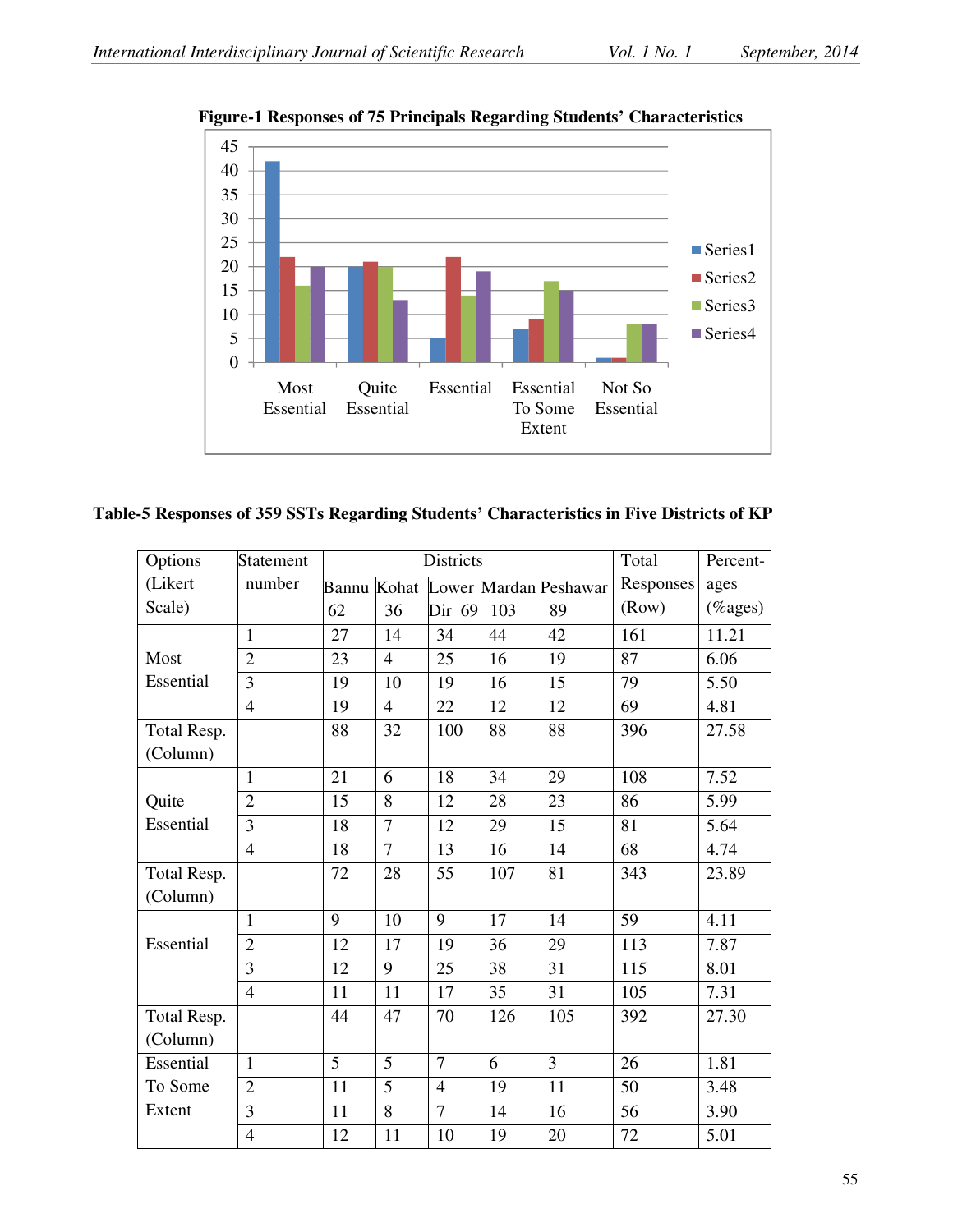| Total Resp. |                | 39             | 29             | 28  | 58  | 50  | 204  | 14.20 |
|-------------|----------------|----------------|----------------|-----|-----|-----|------|-------|
| (Column)    |                |                |                |     |     |     |      |       |
|             |                | $\overline{0}$ |                |     | 2   |     | 5    | 0.35  |
| Not So      | $\overline{2}$ |                | $\overline{2}$ | 9   | 3   |     | 22   | 1.53  |
| Essential   | 3              | $\overline{2}$ | $\overline{2}$ | 6   | 7   | 12  | 29   | 2.02  |
|             | $\overline{A}$ | $\overline{2}$ | 3              | 7   | 21  | 12  | 45   | 3.13  |
| Total Resp. |                | 5              | 8              | 23  | 33  | 32  | 101  | 7.03  |
| (Column)    |                |                |                |     |     |     |      |       |
| G. Total    |                | 248            | 144            | 276 | 412 | 356 | 1436 | 100   |
| $N = 359$   |                |                |                |     |     |     |      |       |

 Out of (359x4)1436 responses of 359 senior school teachers in all the five districts 396 (27.58%) responses were opted for 'Most Essential', 343(23.89%) for 'Quite Essential',392 (27.30%) for 'Essential', 204 (14.20%) for 'Essential to Some Extent' and 101 (7.03%) for 'Not So Essential'. It revealed that out of 1436 responses a majority of 396 responses were in favour of 'Most Essential'. The results of analysis indicated that students' characteristics were useful for promoting internal efficiency because they are prerequisite for their placement in suitable classes and learning outcome as they have bearings on school effectiveness. These findings are in line with what was reviewed in literature and confirm the assumption that students' characteristics are essential for enhancing their learning outcomes. [Legotlo et al (2002:116) and Nyagura and Riddell (1993:25)].

The data placed in Table-5 were further validated with the help of statistical measures.

- **Ho =** Students' Characteristics and Internal Efficiency of Schools are independent or they are not associated.
- **H1 =** Students' Characteristics and Internal Efficiency of Schools are not independent or they are associated.

Level of significance  $\alpha$ =0.05 (for 95% confidence level)

Critical Region Chi-Sq (cal) ≥Chi-Sq **<sup>α</sup>** (r-1) (c-1) d.f.

Chi-Sq (cal) ≥ Chi-Sq **0.05** (3) (4)

Chi-Sq (cal) ≥ Chi-Sq  $_{0.05}$  12 => Chi-Sq (tab) =21.03

 $Chi-Sq$  (cal) = 138.449

 Since Chi-Sq (cal) (138.449) is greater than Chi-Sq (tab) (21.03), which falls in the critical region. So we reject Ho and conclude that 'Students' Characteristics' and 'Internal Efficiency of Schools' are not independent. The data were graphically represented in Figure-2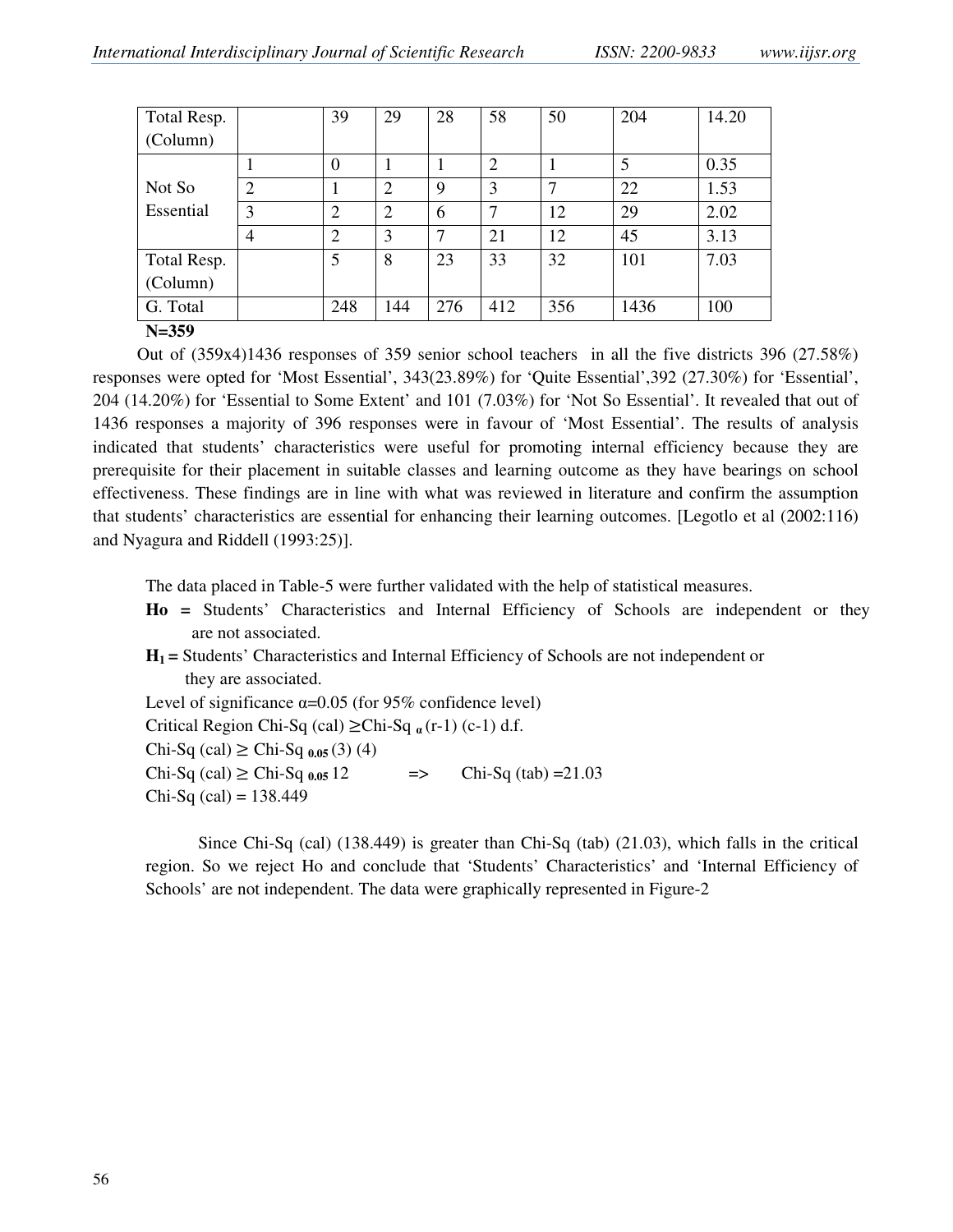

**Figure-2 Responses of 359 SSTs Regarding Students' Characteristics** 

#### **5. Outcome of the Study**

 The data indicated that out of 300 responses of principals and 1436 responses of senior school teachers a majority of 100 (33.33%) and 396 (27.58%) responses were respectively in favour of 'Most Essential'. The argument supported the statements that students' characteristics were most essential for their learning outcomes. Majority of principals and senior school teachers deduced that students' characteristics were 'Most Essential' for promoting internal efficiency because they are prerequisite for their placement in suitable classes and better learning outcomes as they have bearings on school effectiveness. The previous performance of students should be recorded in test scores for their placement in suitable classes, sections and allocation of subjects according to their abilities, so that, due to individual differences, high achievers may not dominate low achievers.

#### **References**

- Borge, Lars-Erik and Naper, Linn Renée (2006). Efficiency Potential and Efficiency Variation in Norwegian Lower Secondary Schools. *Public Finance Analysis*, 62 (2): 221-249, Norway.
- Coleman, James S., E.Q. Campbell, C.J. Hobson J., McPartland, A.M. Mood, F.D. Weinfield, and R.L York (1966). *Equality of Educational Opportunity.* Washington, DC: U.S. Government Printing Office.
- Elementary & Secondary Education Department (2010). *Annual Statistical Report of Government Schools 2010-2011.* Government of Khyber Pakhtunkhwa: Peshawar, Pakistan.
- Legotlo, M.W. Maaga, M.P. Sebego M.G. Westhuizen, P.C. Mosoge, M.J. Nieuwoudt H.D. and Steyn H.J. (2002) Perceptions of stakeholders on causes of poor performance in Grade 12 in a province in South Africa. Department of Education, University of North West, Mmabatho, South Africa. *South African Journal of Education,* 22(2): 111-118, South Africa.
- Marzano, Robert J.(2000). *A New Era of School Reform: Going Where the Research Takes U*s. ERIC Document Reproduction Service. No. ED454255. Aurora, CO: Mid-continent Research for Education and Learning.